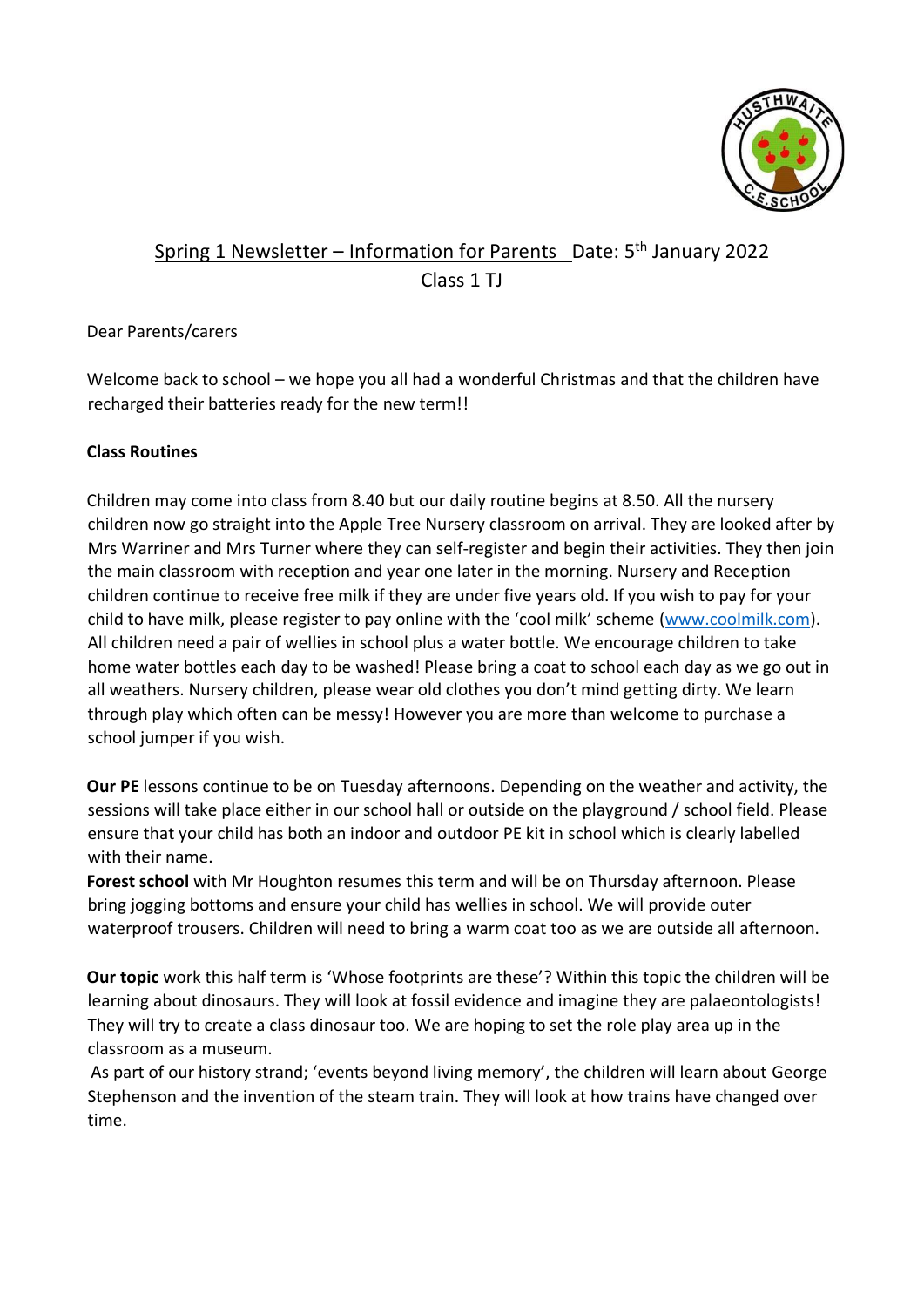**In Science** our focus is 'materials'. We will 'identify and name a variety of everyday materials including wood, plastic, glass, metal, water and rock. We will distinguish between an object and the material from which it is made. We will describe the simple properties of a variety of everyday materials, as well as compare and group together a variety of everyday materials on the basis of their simple physical properties. We will also complete The Big Garden Birdwatch later in January.

**In English** the children continue to receive daily phonics work. Phase 5 shows the children the alternative ways of writing (graphemes) the sounds already learnt. For example, the sound ee can be written as ea as in meat, ie as in thief and with a letter in the middle as in theme. This term the children in Year One will be introduced to plurals, adding s and es to words. They will also learn to add endings to words such as ing,- ed, - and er to verbs. For example; hunting, hunted, hunter, jumping, jumped, jumper. They will also add er and est to verbs such as in quicker, quickest. Digraphs and trigraphs continue to be taught according to phase 5. Spellings are weekly and will be related to phonics and tricky words. There is a continual focus on handwriting with each letter starting on the line (for Year One) so it can be more easily joined. The children will be learning how to correctly form and punctuate sentences within these sessions. In addition, the children will cover some aspects of poetry, narratives, recounts and instructions, with work linked to the topics of dinosaurs and flight. This will include non-fiction texts.

Children in the Early Years Foundation Stage will continue to develop their phonics work including listening, vocabulary and speaking skills. We have now started Phase 3 of Letters and Sounds with lots of practice at blending and reading CVC and CCVC words, such as in 'cat' or 'frog'. Nursery children will have daily Phase 1 phonics games where they will learn to distinguish and say phonemes correctly. Their focus will be on the prime areas of the EYFS curriculum which are personal and social development, physical development and communication, language and literacy. The texts in reception will be linked to our class topic and if children want to bring story or non-fiction books in from home, they are very welcome.

**In Maths**, Year One children will cover addition and subtraction within 20, moving onto place value within 50. They will use number lines and tens frames to help them calculate. They will add by counting on, find and make number bonds and subtract but not crossing 10. They will represent numbers to 50, and compare numbers within 50. They will count in 2s and count in 5s.

EYFS children have daily counting and number recognition with a focus on subitising. They use the numicon and counters to order, count and add numbers. They will learn about 2D shapes and make shape pictures. There will continue to be opportunities for maths, from our outdoor environment and continuous provision for all year groups.

In RE the children are learning – What do Christians believe God is like?

#### **Homework**

Reception children are currently having their reading books changed once or twice a week and daily reading at home is encouraged. This term they will take part in group guided reading too. Yr1 – In addition to reading at home, the children will receive weekly spellings to learn each Friday which will be tested the following Friday. Y1 children will be read with 1-1 each week. They will